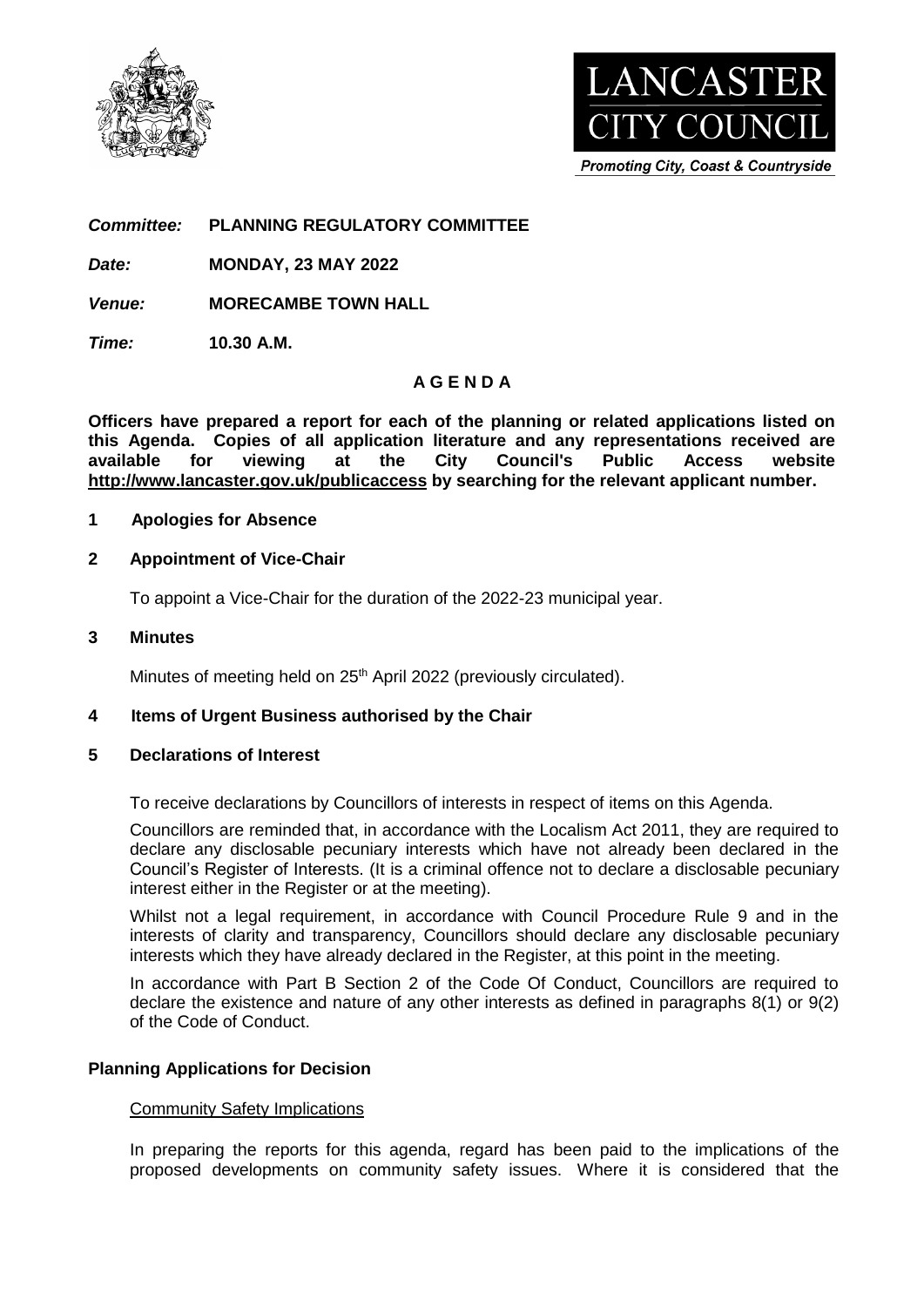proposed development has particular implications for community safety, the issue is fully considered within the main body of the individual planning application report. The weight attributed to this is a matter for the decision-taker.

#### Local Finance Considerations

Section 143 of the Localism Act requires the local planning authority to have regard to local finance considerations when determining planning applications. Local finance considerations are defined as a grant or other financial assistance that has been provided; will be provided; or could be provided to a relevant authority by a Minister of the Crown (such as New Homes Bonus payments), or sums that a relevant authority has, will or could receive in payment of the Community Infrastructure Levy. Whether a local finance consideration is material to the planning decision will depend upon whether it could help to make development acceptable in planning terms, and where necessary these issues are fully considered within the main body of the individual planning application report. The weight attributed to this is a matter for the decision-taker.

#### Human Rights Act

Planning application recommendations have been reached after consideration of The Human Rights Act. Unless otherwise explicitly stated in the report, the issues arising do not appear to be of such magnitude to override the responsibility of the City Council to regulate land use for the benefit of the community as a whole, in accordance with national law.

| 6 | A5 22/00423/VCN | <b>Land To The South Of Lawsons</b><br><b>Bridge Site</b>                                                                                                                                                                                                                                                                      | <b>Scotforth</b><br><b>West Ward</b> | (Pages $5 -$<br>17)  |
|---|-----------------|--------------------------------------------------------------------------------------------------------------------------------------------------------------------------------------------------------------------------------------------------------------------------------------------------------------------------------|--------------------------------------|----------------------|
|   |                 | Outline application for the erection of<br>up to 95 residential dwellings with<br>associated access (pursuant to the<br>variation of conditions 2 and 6 on<br>planning permission 19/00332/OUT<br>for changes to the approved site<br>access arrangements and proposed<br>mitigation<br>crested<br>newt<br>great<br>strategy). |                                      |                      |
| 7 | A6 22/00144/REM | <b>Land To The East Of Lancaster</b><br><b>Road And North Of Willey Lane</b>                                                                                                                                                                                                                                                   | <b>Ellel Ward</b>                    | (Pages 18 -<br>26)   |
|   |                 | Reserved matters application for the<br>erection of 24 dwellings.                                                                                                                                                                                                                                                              |                                      |                      |
| 8 | A7 22/00147/FUL | Land At Grid Reference E346580<br>N452460, Lancaster Road,<br>Cockerham                                                                                                                                                                                                                                                        | <b>Ellel Ward</b>                    | (Pages $27 -$<br>33) |
|   |                 | <b>Erection</b><br>dwelling<br>0f<br>with<br>1<br>associated internal road and access.                                                                                                                                                                                                                                         |                                      |                      |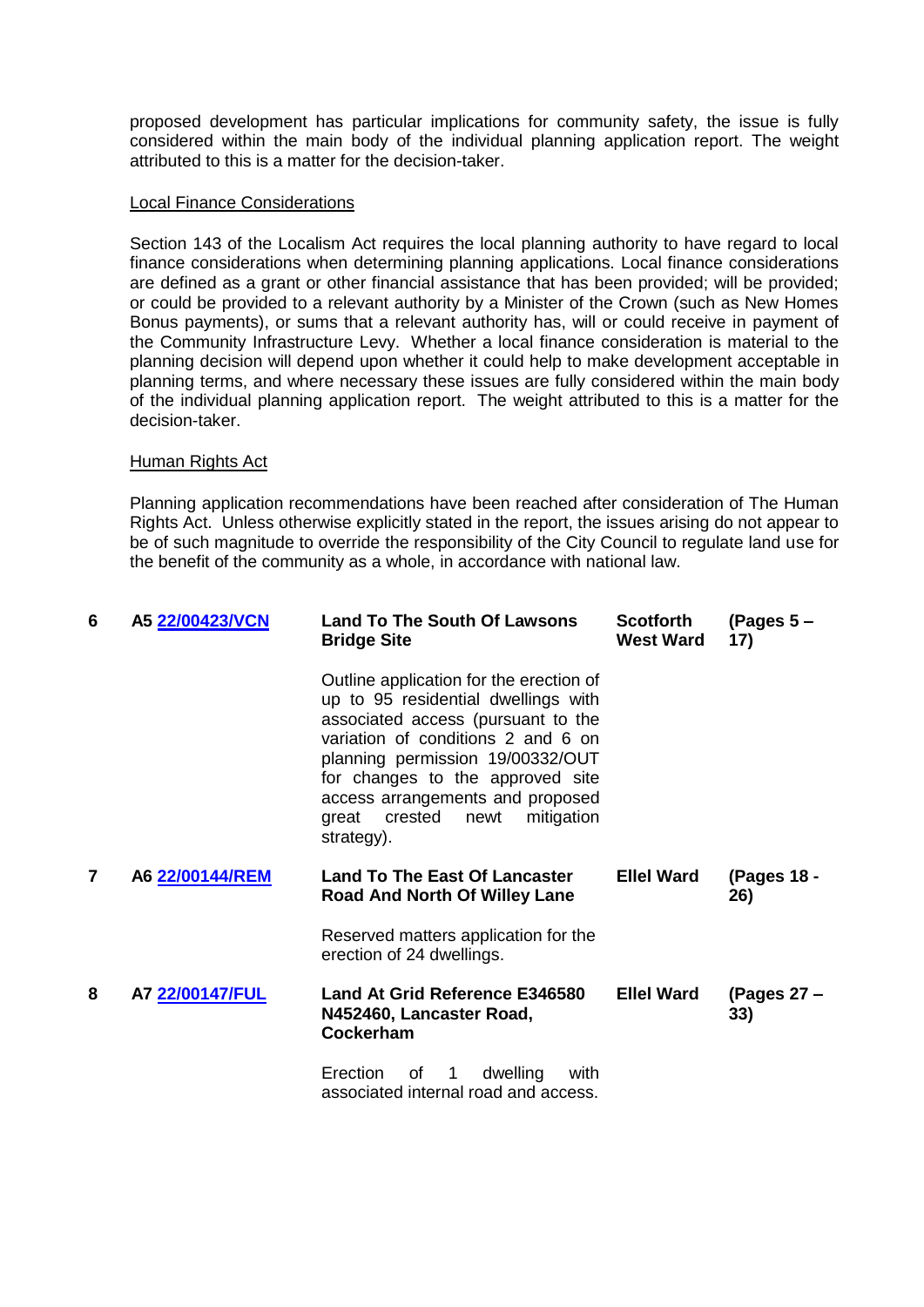| 9  | A8 22/00145/FUL  | <b>Land At Grid Reference E346580</b><br>N452460, Lancaster Road,<br>Cockerham                                                                                                                                                                                                                                               | <b>Ellel Ward</b>                  | (Pages 34 -<br>38) |
|----|------------------|------------------------------------------------------------------------------------------------------------------------------------------------------------------------------------------------------------------------------------------------------------------------------------------------------------------------------|------------------------------------|--------------------|
|    |                  | Raising and filling of land using<br>excess spoil and topsoil.                                                                                                                                                                                                                                                               |                                    |                    |
| 10 | A9 22/00358/VCN  | <b>Middleton Clean Energy Plant,</b><br><b>Middleton Road, Middleton</b>                                                                                                                                                                                                                                                     | <b>Overton</b><br><b>Ward</b>      | (Pages 39 -<br>42) |
|    |                  | Installation of 99.95MW<br>battery<br>storage facility including 2m security<br>fence, battery units, cabling and<br>creation<br>of<br>attenuation<br>ponds<br>variation<br>to<br>the<br><b>of</b><br>(pursuant<br>condition 2 on approved application<br>18/01203/FUL to amend the layout<br>and container specifications). |                                    |                    |
| 11 | A10 22/00388/FUL | City Lab, 6 Dalton Square,<br>Lancaster                                                                                                                                                                                                                                                                                      | <b>Castle</b><br><b>Ward</b>       | (Pages 43 -<br>46) |
|    |                  | Installation of PV panels to the rear<br>elevation and installation of 2 air<br>source heat pumps to courtyard.                                                                                                                                                                                                              |                                    |                    |
| 12 | A11 22/00481/FUL | <b>Lancaster City Council, Palatine</b><br><b>Hall, Dalton Square</b>                                                                                                                                                                                                                                                        | <b>Castle</b><br><b>Ward</b>       | (Pages 47 -<br>50) |
|    |                  | <b>Installation</b><br>of<br>air<br>heat<br>source<br>pumps.                                                                                                                                                                                                                                                                 |                                    |                    |
| 13 | A12 22/00543/FUL | Ryelands House, Owen Road,<br><b>Lancaster</b>                                                                                                                                                                                                                                                                               | <b>Skerton</b><br><b>East Ward</b> | (Pages 51 -<br>54) |
|    |                  | Installation<br>0f<br>air<br>source<br>heat<br>pumps, including associated security<br>fencing.                                                                                                                                                                                                                              |                                    |                    |

# **14 Delegated List (Pages 55 - 70)**

# **ADMINISTRATIVE ARRANGEMENTS**

### **(i) Membership**

Councillors Keith Budden (Chair), Sandra Thornberry (Vice-Chair), Paul Anderton, Victoria Boyd-Power, Dave Brookes, Abbott Bryning, Roger Cleet, Tim Dant, Kevin Frea, June Greenwell, Mel Guilding, Cary Matthews, Robert Redfern and Malcolm Thomas

## **(ii) Substitute Membership**

Councillors Alan Biddulph (Substitute), Mandy Bannon (Substitute), Jake Goodwin (Substitute), Tim Hamilton-Cox (Substitute), Colin Hartley (Substitute), Debbie Jenkins (Substitute), Joyce Pritchard (Substitute) and Peter Yates (Substitute)